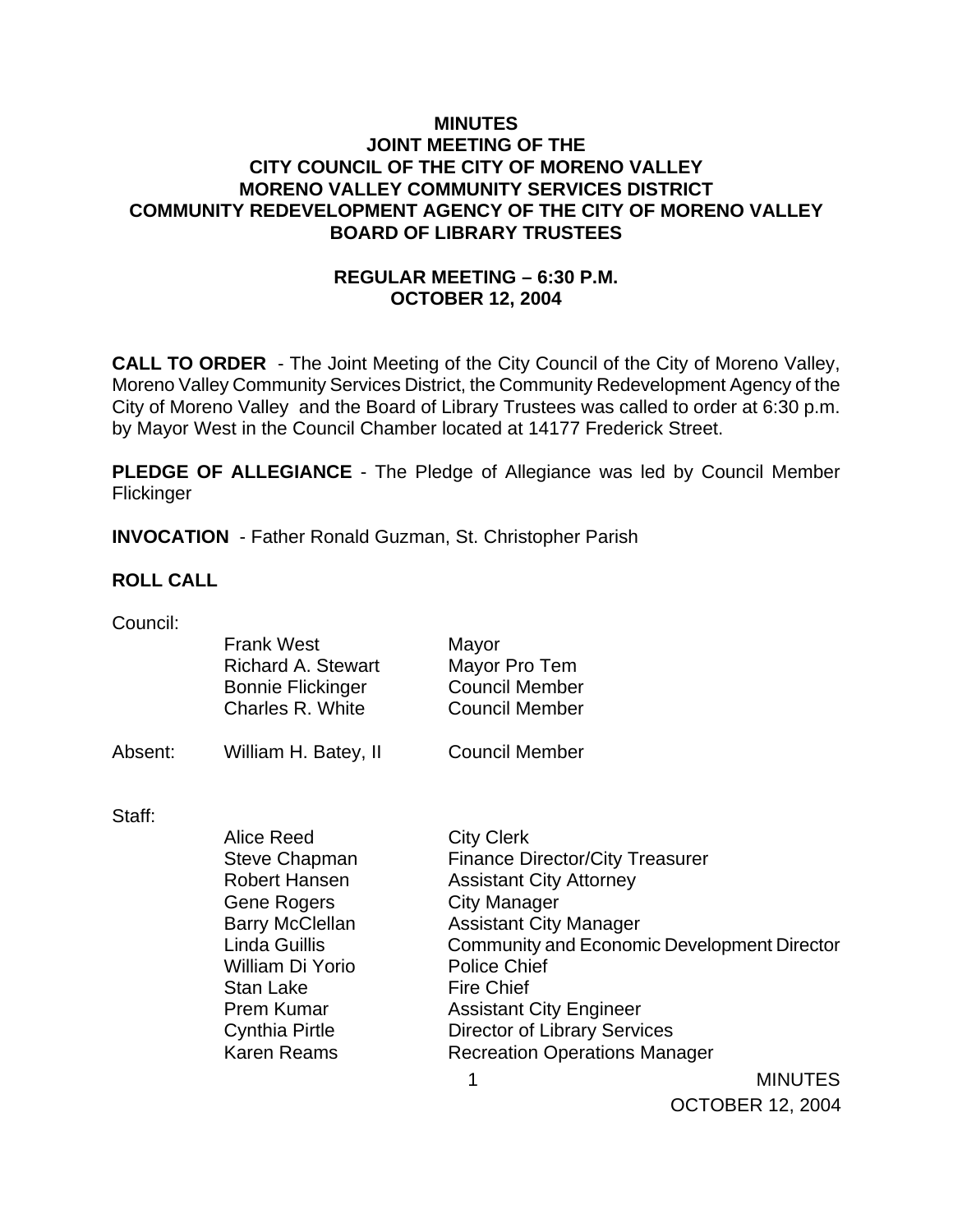Betsy Adams **Administrative Services Director** Denese Wilson Human Resources Director

# **JOINT CONSENT CALENDARS (SECTIONS A-D) OF THE CITY COUNCIL OF THE CITY OF MORENO VALLEY, MORENO VALLEY COMMUNITY SERVICES DISTRICT, COMMUNITY REDEVELOPMENT AGENCY OF THE CITY OF MORENO VALLEY AND THE BOARD OF LIBRARY TRUSTEES**

Mayor West opened the agenda items for the Consent Calendars for public comments.

David Marquez – Address matter of record (Item A6)

1) Purchase of city vehicle

Pete Bleckert – Address matter of record (Item A3)

1) Council member comments

Ray Hosman – Address matter of record (Item A7)

1) October 5, 2004 Special Meeting

Michael Lanitas – Address matter of record (Items A5, A8 and A9)

1) Supports all items on A5, A8, and A9

Louise Palomarez – Address matter of record (Item A7)

1) October 5, 2004 Special Meeting

Mayor Pro Tem Stewart made a motion, seconded by Council Member White to approve the Consent Calendars in their entireties, except for Item A10 which was continued until October 26, 2004. Motion carried 4-0-1 (Council Member Batey absent). Roll call vote.

# **A. CONSENT CALENDAR** - **CITY COUNCIL**

- A1. ORDINANCES FIRST READING BY TITLE ONLY Waived reading of all Ordinance Introductions and read by title only.
- A2. REPLACEMENT VEHICLE PURCHASE FOR TRANSPORTATION DIVISION Approved an appropriation of \$17,486.79 from the Equipment Replacement Reserve Account, 757.99401.6641.645, to replace the Transportation Division van due to excessive damage from a non-City fault collision.
- A3. MINUTES REGULAR MEETING OF SEPTEMBER 28, 2004 Approved as submitted.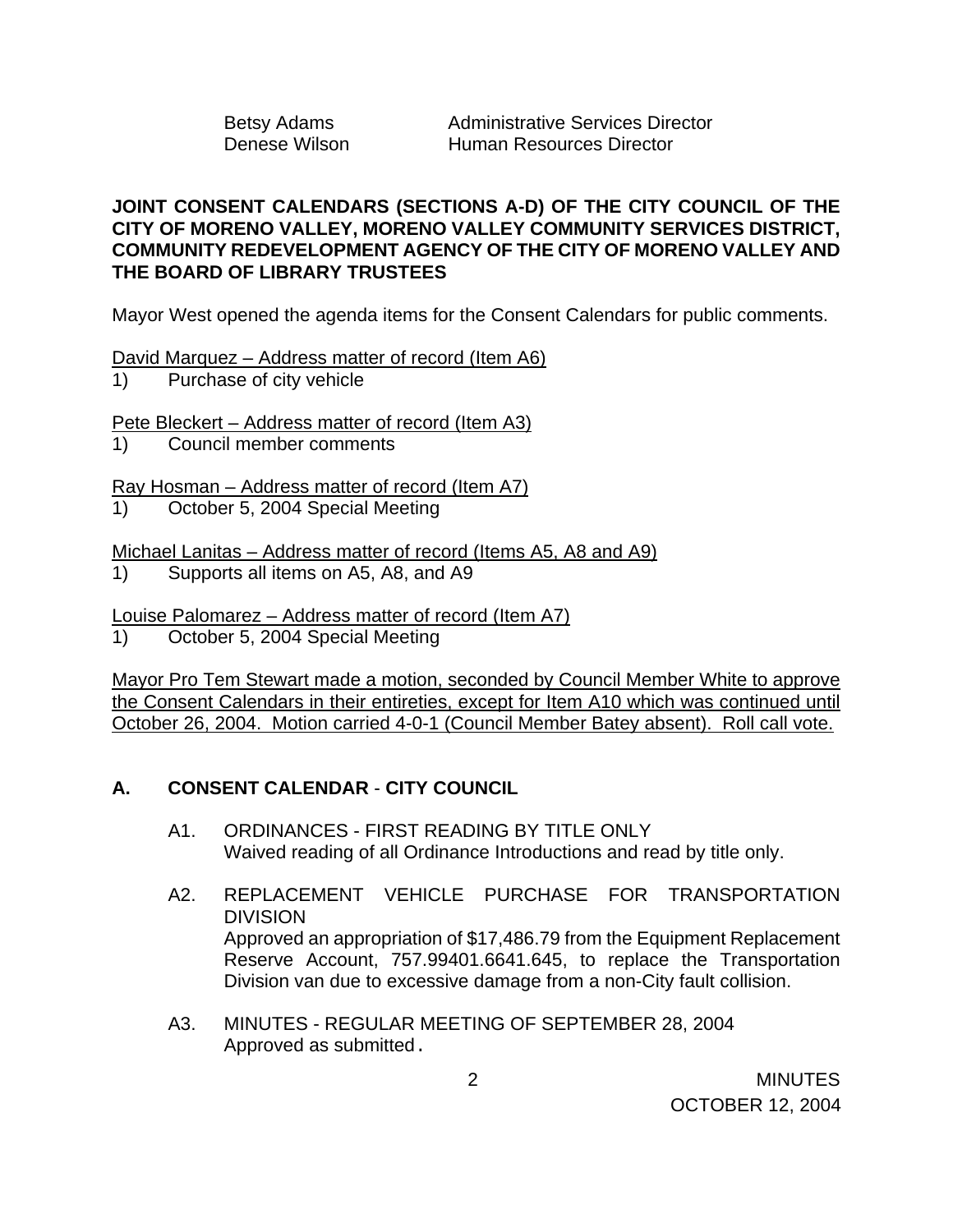- A4. ACCEPTANCE OF GLOBAL LANGUAGE MATERIALS GRANT Accepted the Global Language Materials Grant in the amount of \$6,000.
- A5. TELECOMMUNICATIONS LICENSE AGREEMENT WITH PACIFIC BELL WIRELESS, LLC, DBA CINGULAR WIRELESS Authorized the Mayor to execute a Telecommunications License Agreement with Pacific Bell Wireless, LLC, a Nevada limited partnership, dba Cingular Wireless (Cingular) for approximately 272 square feet of ground space on the property known as Sunnymead Ranch Fire Station No. 48.
- A6. AWARD OF TRAFFIC SIGNAL MAINTENANCE TRUCK WITH AERIAL **DEVICE**  Awarded the purchase of one Traffic Signal Maintenance Truck with Aerial Device to Lake Chevrolet of Lake Elsinore, CA, as being in the best interest of the City; and authorized the Finance Director to issue a purchase order to Lake Chevrolet of Lake Elsinore, CA, in the amount of \$114,809.78.
- A7. MINUTES SPECIAL MEETING OF OCTOBER 5, 2004 Approved as submitted.
- A8. SECOND AMENDMENT TO AGREEMENT FOR PROFESSIONAL CONSULTANT SERVICES WITH CALTROP ENGINEERING, INC. Approved the Second Amendment to Agreement for Professional Consultant Services with Caltrop Engineering Inc., 1037 West 9<sup>th</sup> Street, Upland, California 91786; authorized the Mayor to execute said Second Amendment to Agreement for Professional Consultant Services with Caltrop Engineering Inc.; and authorized an increase in the Purchase Order to Caltrop Engineering Inc. in the amount of \$91,000, when all parties have signed the Second Amendment to Agreement for Professional Consultant Services.
- A9. AGREEMENT FOR PROFESSIONAL CONSULTANT SERVICES FOR FIRE STATION NO. 58, PROJECT NO. 05-43472523 Approved the "Agreement for Professional Consultant Services" to be sole sourced by STK Architecture, Inc., 2575 South Jacinto Avenue, San Jacinto, California 92583-5318, for Fire Station No. 58; authorized the Mayor to execute said "Agreement for Professional Consultant Services" with STK Architecture, Inc.; and authorized the issuance of a Purchase Order to STK Architecture, Inc., in the amount of \$336,308.00 when the Agreement has been signed by all parties (Account No. 434.72523.7200).
- A10. LEASE AGREEMENT WITH AMR FOR FIRE STATION USE (Continued from September 28, 2004) Continued this matter to October 26, 2004.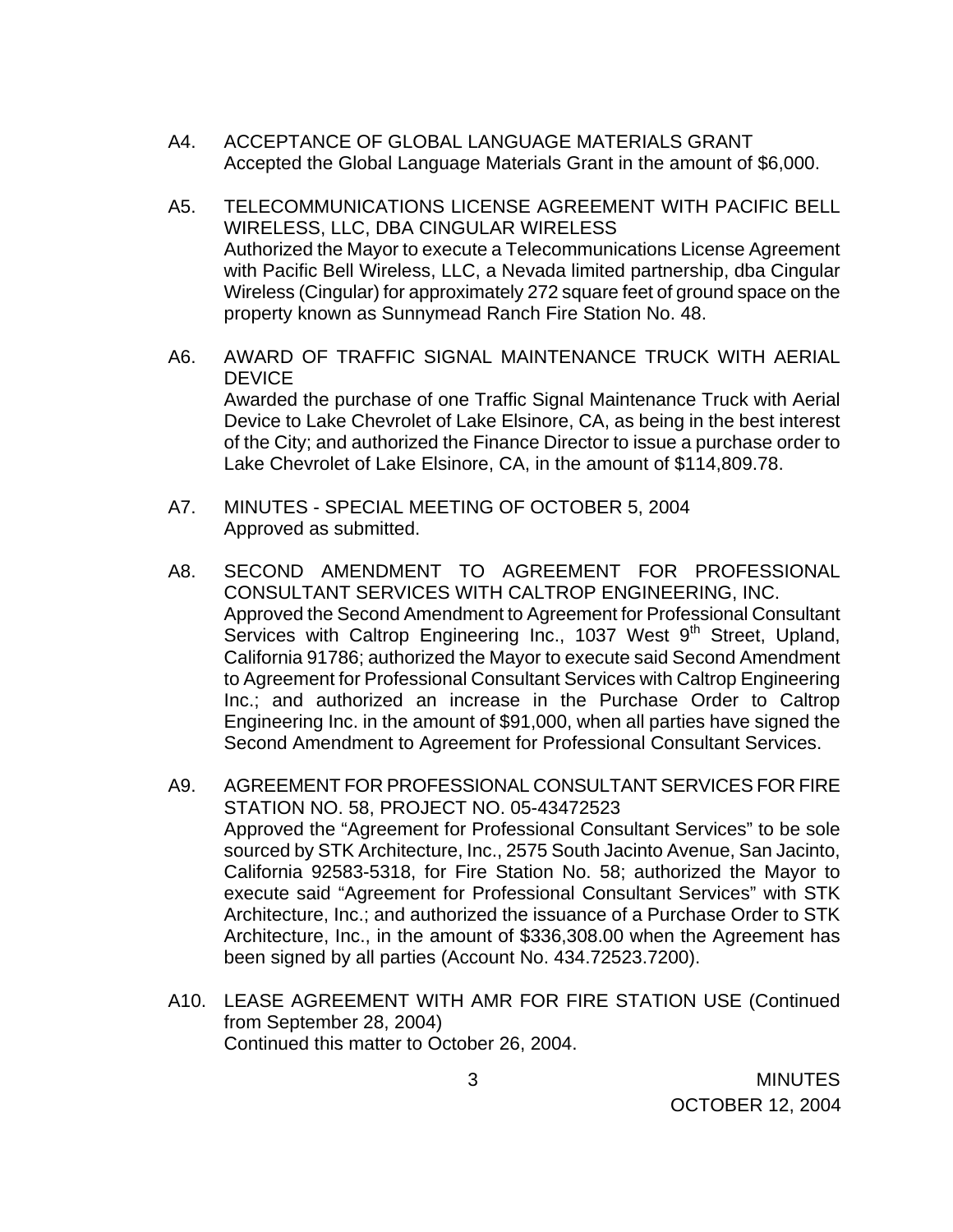A11. RATIFICATION OF THE APPROVAL FOR THE FIRST AMENDMENT TO POLICE CONTRACT Ratified the approval of the First Amendment to the police contract.

## **B. CONSENT CALENDAR** - **COMMUNITY SERVICES DISTRICT**

- B1. ORDINANCES FIRST READING BY TITLE ONLY Waived reading of all Ordinance Introductions and read by title only.
- B2. MINUTES REGULAR MEETING OF September 28, 2004 Approved as submitted.

# **C. CONSENT CALENDAR** - **COMMUNITY REDEVELOPMENT AGENCY**

- C1. ORDINANCES FIRST READING BY TITLE ONLY Waived reading of all Ordinance Introductions and read by title only.
- C2. MINUTES REGULAR MEETING OF September 28, 2004 Approved as submitted.

# **D. CONSENT CALENDAR** - **BOARD OF LIBRARY TRUSTEES**

- D1. ORDINANCES FIRST READING BY TITLE ONLY Waived reading of all Ordinance Introductions and read by title only.
- D2. MINUTES REGULAR MEETING OF SEPTEMBER 28, 2004 Approved as submitted

## **E. PUBLIC HEARINGS**

E1. A PUBLIC HEARING ON THE PLANNING COMMISSION'S AUGUST 26, 2004 APPROVAL RECOMMENDATION OF A MUNICIPAL CODE AMENDMENT (PA04-0085) TO REDUCE REQUIRED PARKING FOR MULTIPLE FAMILY RESIDENTIAL LAND USES AND A PLOT PLAN (PA03- 0039) TO CONSTRUCT A 26-UNIT APARTMENT PROJECT COMPRISED OF TWO 2-STORY BUILDINGS, WITH COVERED PARKING, LANDSCAPED OPEN SPACE, AND A PLAYGROUND ON 1.74-NET ACRES LOCATED NORTH OF HIGHWAY 60, ON THE SOUTH SIDE OF HEMLOCK AVENUE AND WEST OF PERRIS BOULEVARD

 President West opened the public testimony portion of the public hearing; public testimony was received from Aileen Leithead and Michael Lanitis.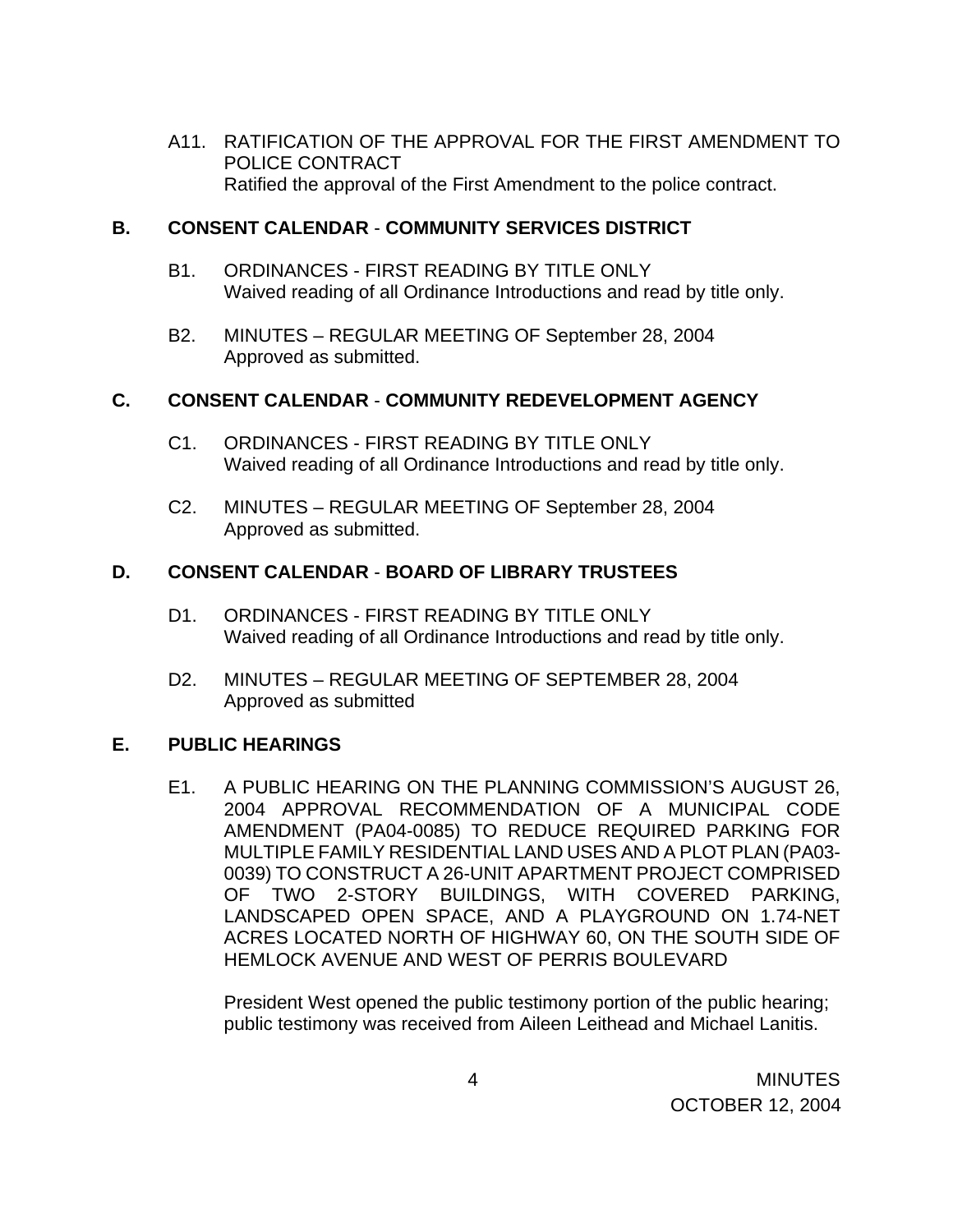David Slawson, Winchester Associates, 23640 Towers St. Suite 3, Moreno Valley spoke on behalf of the applicant.

 Council Member White made a motion, seconded by Mayor Pro Tem Stewart, that the City Council recognize that PA04-0085 (Municipal Code Amendment) as a minor alteration to land use limitations, is exempt under California Environmental Quality Act Guidelines, per Section 15305, as a Class 5 Categorical Exemption; and to introduce City Council Ordinance No. 670 approving PA04-0085 (Municipal Code Amendment), based on the findings in City Council Ordinance No. 670. Motion Carried 4-0-1 (Council Member Batey absent). Roll call vote.

## Ordinance No. 670

An Ordinance of the City Council of the City of Moreno Valley, California, Approving a Municipal Code Amendment (PA04-0085) to Change Parking Requirements for Mulitple-Family Residential Land Uses in Table 9.11.040A-12, and Sections 9.11.040.C, 9.11.060.B, and 9.16.140.B22.d

 Council Member White made a motion, seconded by Mayor Pro Tem Stewart, that the City Council recognize that PA03-0039 (Plot Plan) as an infill development project, is exempt under California Environmental Quality Act Guidelines, per Section 15332; as a Class 32 Categorical Exemption; and adopt City Council Resolution No. 2004-74 approving PA03-0039 (Plot Plan), based on the findings in City Council Resolution No. 2004-74, and the conditions of approval as attached to the resolution as Exhibit A. Motion carried 4-0-1 (Council Member Batey absent). Roll call vote.

Resolution No. 2004-74

A Resolution of the City Council of the City of Moreno Valley, California, Approving Plot Plan PA03-0039 for a 26-Unit Apartment Project to Be Developed on 1.74-Net Acres Located on the South Side of Hemlock Avenue and West of Perris Boulevard on Assessor's Parcel Number 481-322-045

E2. AMENDED REPORT RECOMMENDING ADOPTION OF THE RESOLUTION OF NECESSITY AUTHORIZING EMINENT DOMAIN PROCEEDINGS FOR THE RIGHT-OF-WAY ACQUISITION OF PROPERTY LOCATED ON THE EAST SIDE OF DAY STREET BETWEEN STATE ROUTE 60 AND IRONWOOD AVENUE – PROJECT NO. 05-41678724 (Continued from October 5, 2004)

Item was continued until after Closed Session.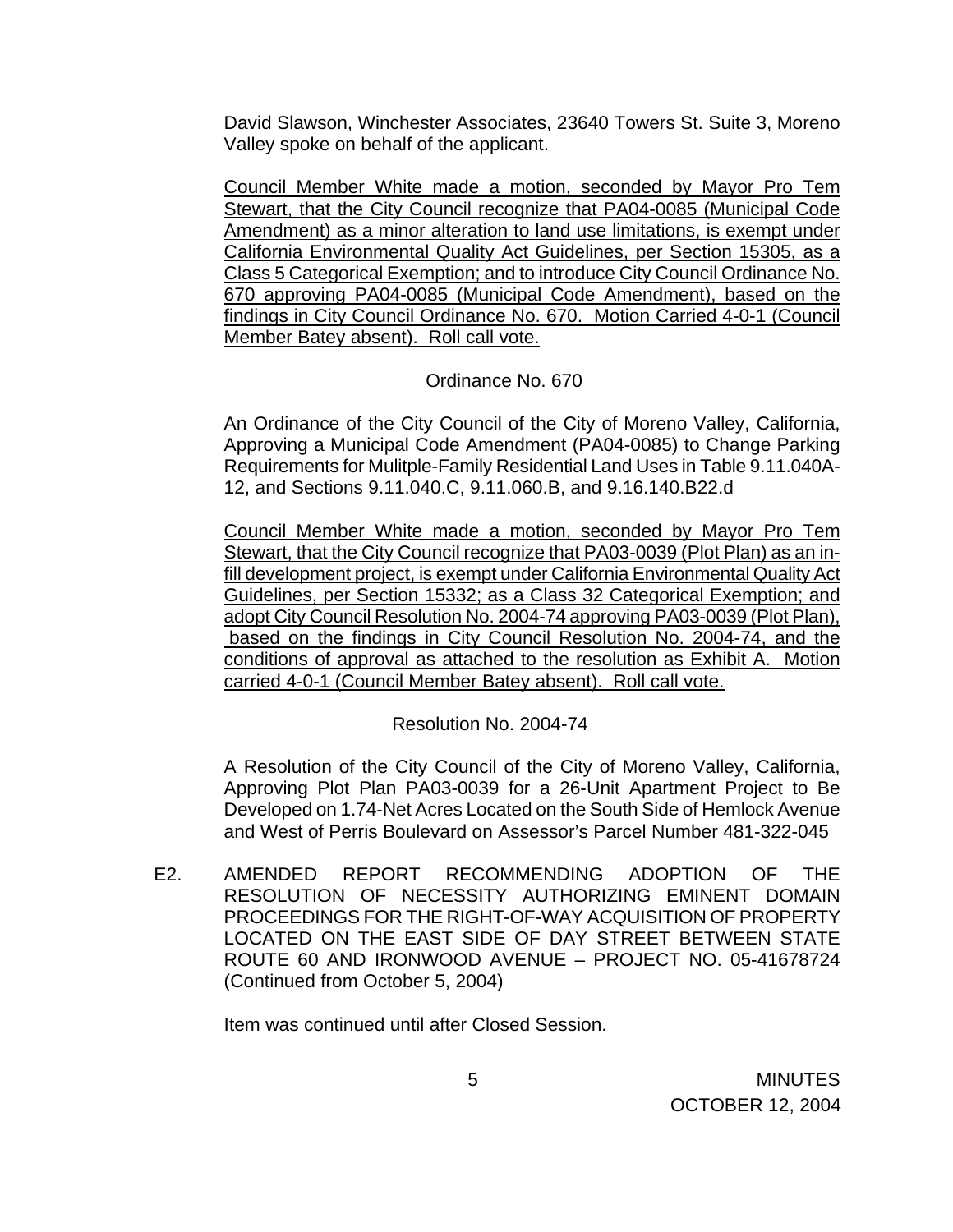E3. A PUBLIC HEARING REGARDING AN AMENDMENT TO TITLE 9 OF THE MUNICIPAL CODE REGARDING THE DELINEATION OF ZONING **BOUNDARIES** 

> Mayor West opened the public testimony portion of the public hearing; there being none, public testimony was closed.

Council Member Flickinger made a motion, seconded by Mayor Pro Tem Stewart to determine that the proposed amendment to the Municipal Code is exempt from the California Environmental Quality Act (CEQA) in accordance with and pursuant to Section 15061 of the CEQA Guidelines; and to introduce Ordinance No. 671, thereby approving the proposed amendment to Title 9 of the Municipal Code regarding the delineation of zoning boundaries. Motion Carried 4-0-1 (Council Member Batey absent). Roll call vote.

## Ordinance No. 671

An Ordinance of the City Council of the City of Moreno Valley, California, Amending Title 9 of the City of Moreno Valley Municipal Code Regarding the Delineation of Zoning Boundaries

# **F. ITEMS REMOVED FROM CONSENT CALENDARS FOR DISCUSSION OR SEPARATE ACTION - NONE**

## **G. REPORTS**

## G1. CITY COUNCIL REPORTS ON REGIONAL ACTIVITIES

a. Report on March Joint Powers Commission by Mayor Pro Tem Stewart

Mayor Pro Tem Stewart reported the March Joint Powers meeting was well attended at the Riverside County Convention Center. The March Global Port was approved by the commission, allowing an air cargo carrier to operate, as well as environmental considerations and building issues. He was hopeful March Air Base would secure the lease.

 Mayor West opened the agenda item for public comments; there being none, public comments were closed.

G2. APPOINTMENTS TO THE SENIOR CITIZENS' BOARD AND TRAFFIC SAFETY COMMISSION

Mayor West opened the agenda item for public comments; there being none, public comments were closed.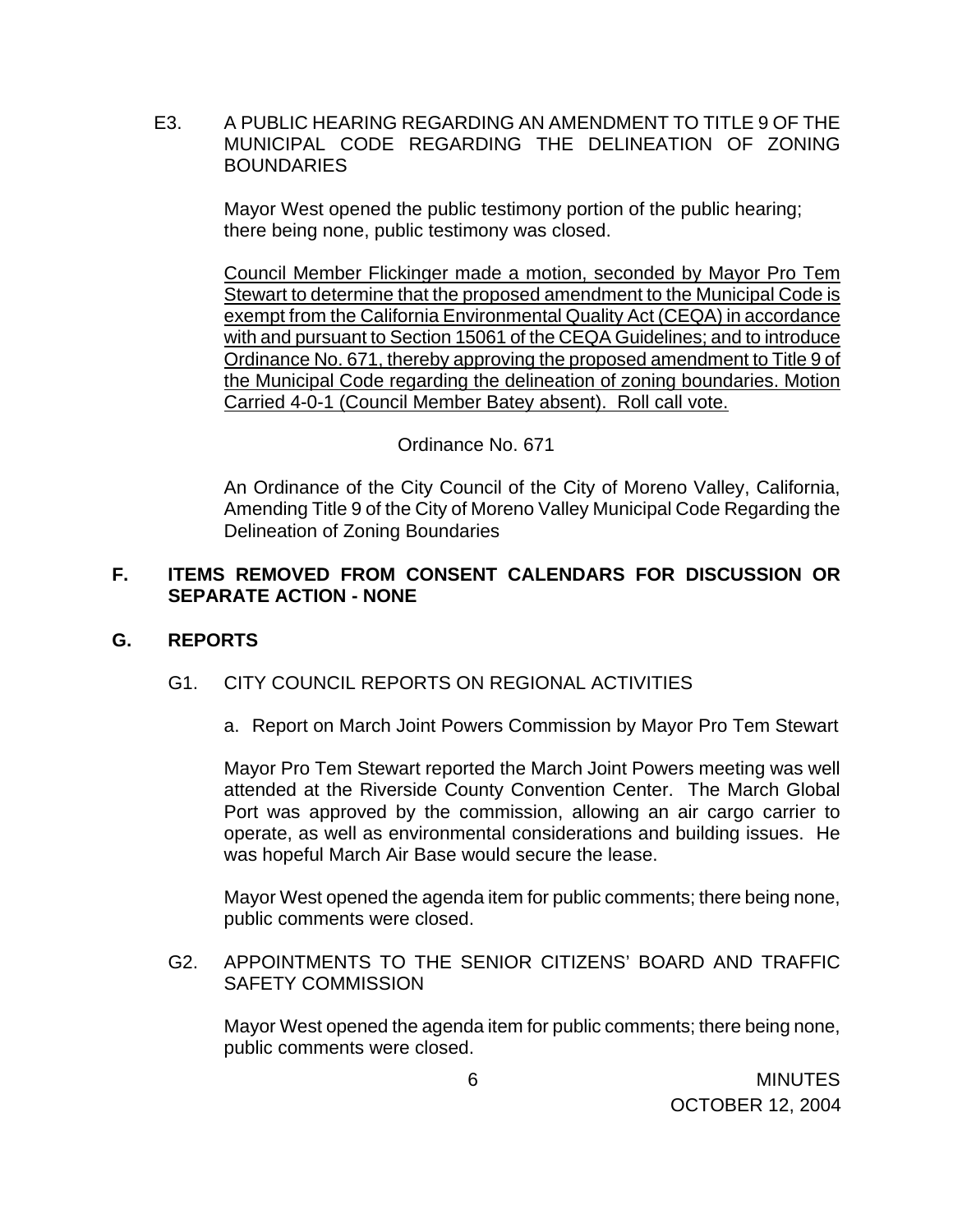Mayor Pro Tem Stewart made a motion, seconded by Council Member Flickinger to appoint Owen Christian to the Senior Citizen's Board for a term expiring June 30, 2005, and appointed Gerald Bagley to the Traffic Safety Commission for a term expiring June 30, 2005. Motion Carried 4-0-1 (Council Member Batey absent). Roll call vote.

G3. LEGISLATIVE UPDATE

Mayor West opened the agenda item for public comments; there being none, public comments were closed

Council Member White made a motion, seconded by Mayor Pro Tem Stewart to receive and file the report. Motion Carried 4-0-1 (Council Member Batey absent). Roll call vote.

G4. CITY MANAGER'S REPORT (Informational Oral Presentation – not for Council action)

# **H. LEGISLATIVE ACTIONS**

ORDINANCES - 1ST READING AND INTRODUCTION - NONE

ORDINANCES - 2ND READING AND ADOPTION - NONE

ORDINANCES - URGENCY ORDINANCES – NONE

RESOLUTIONS – NONE

PUBLIC COMMENTS **ON ANY SUBJECT NOT ON THE AGENDA** UNDER THE JURISDICTION OF THE CITY COUNCIL ARE AS FOLLOWS:

## Sam Fabela – Address matter of record

- 1) Council district representative
- 2) Police department
- 3) Identity theft
- 4) Mayor West

## Rosalyn Carter – Address matter of record

1) Thanked Council and staff for job well done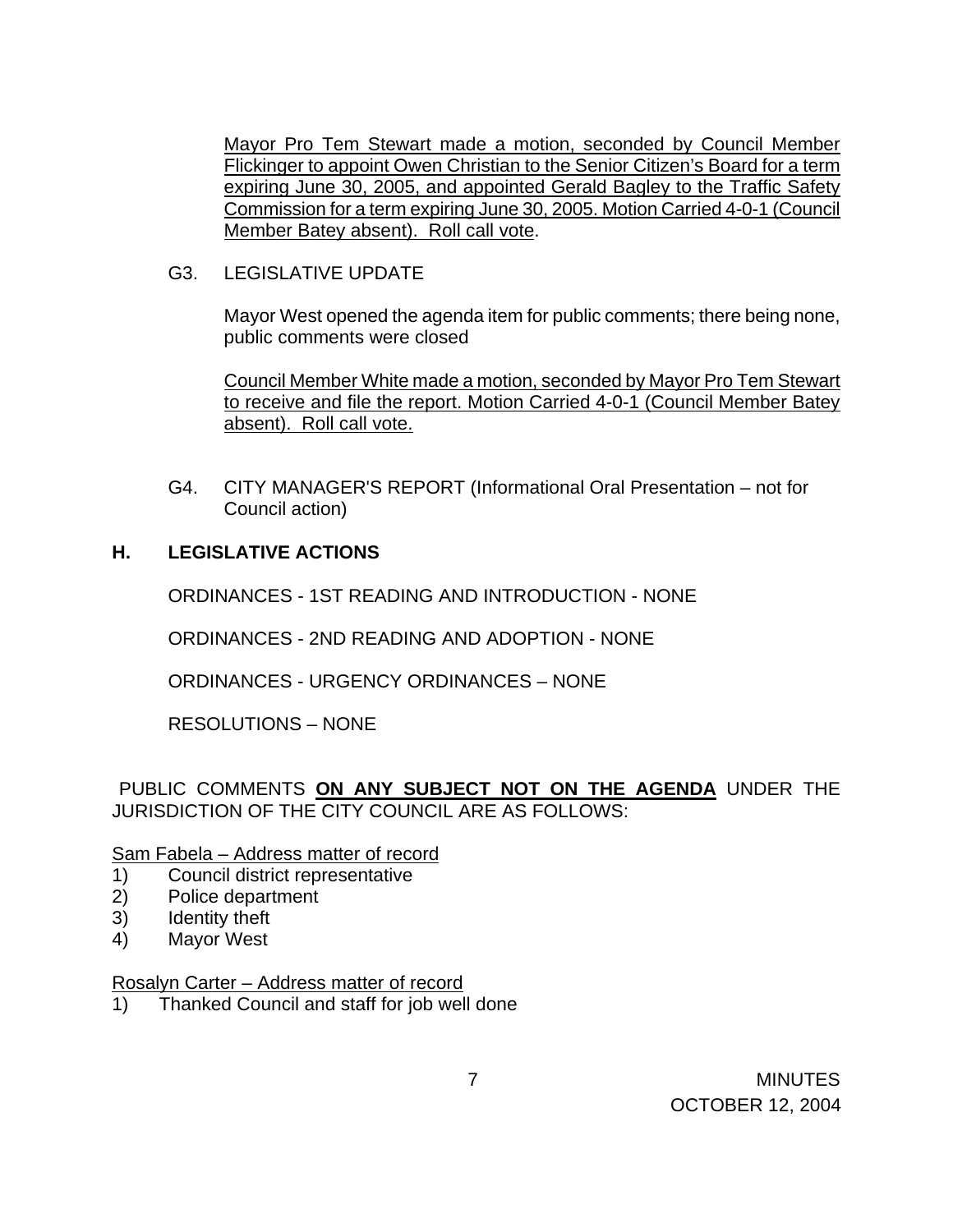#### David Marquez – 26205 Oshua Drive

1) Campaign contributions

#### Pete Bleckert – Box 217

- 1) Former Mayor, Marshall Scott
- 2) Measure "N"

#### Ray Hosman – Address matter of record

- 1) Campaign statements
- 2) Listed Expenditures

#### Michael Lanitis – 13237 Terry Court

- 1) Write-in candidate
- 2) Redistricting district 3
- 3) Yes on "M" and "N"

## Louise Palomarez – Address matter of record

- 1) Trucking warehouse
- 2) Citizen survey
- 3) Yes on "M" and "N"

#### Victoria Baca – Address matter of record

- 1) Yes on "M"
- 2) Candidate for district 5

# Priscilla Banks – 13560 Searson

1) Yes on "M"

## Wybe Schaafsma – Address matter of record

1) Developer contributions regarding Measures "M" and "N"

# Harold Trubo – 11067 Mountain Crest Drive

1) No on "M" and "N"

# Daryl Terrell – Address matter of record

1) Service Reduction Plan

## J. David Horspool - 10044 Rock Hill

- 1) Former council member
- 2) No on "M" and "N"

# Bob Palomarez – Address matter of record

1) Yes on "M"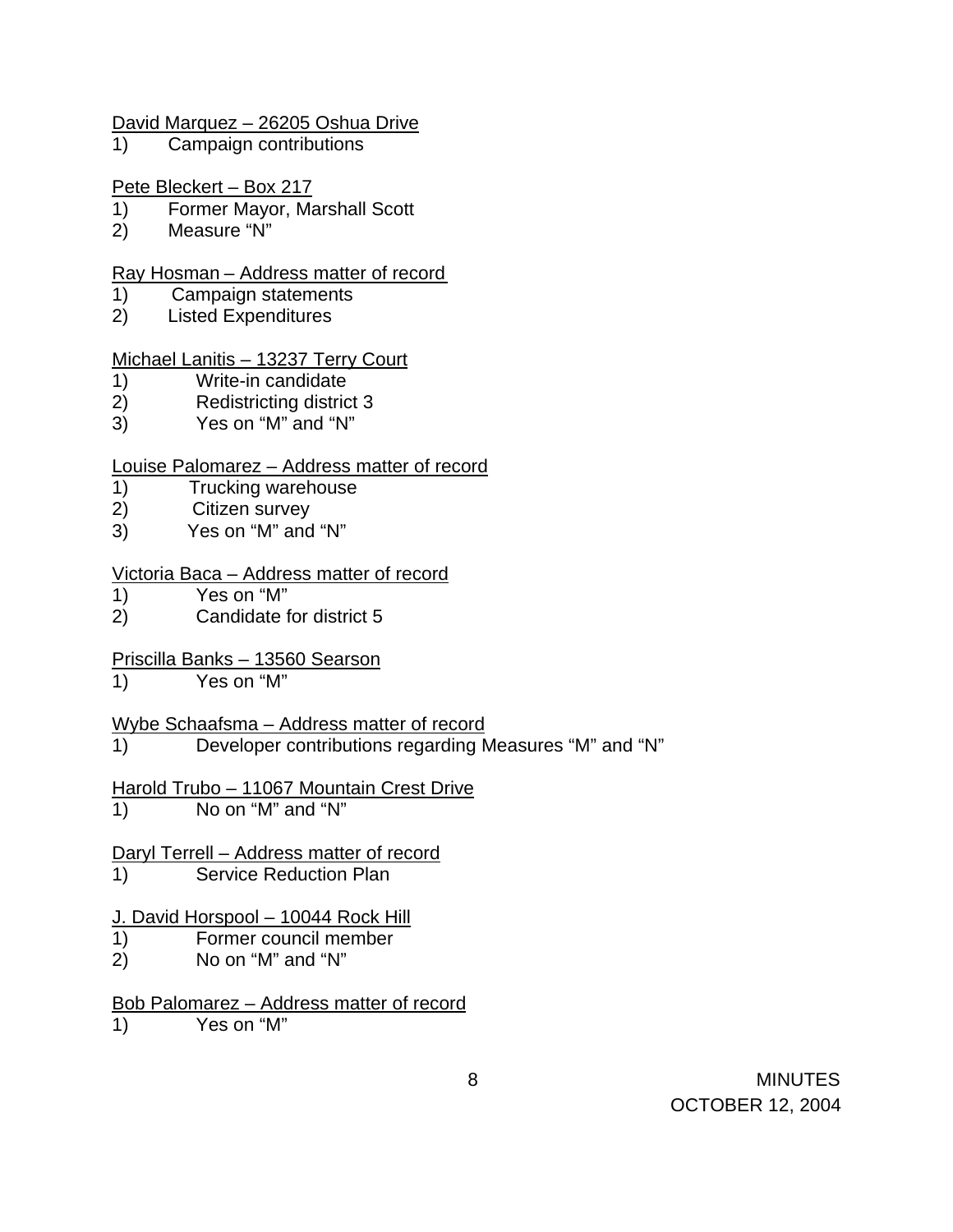Robert Miller – 23920 Pine Field Drive

1) No on "M" and "N"

Jamil Dada - 12460 Heacock 1) No on "M" and "N"

Dick Heil – 27591 Cottonwood Avenue

1) No on "M" and "N"

# **CLOSING COMMENTS AND/OR REPORTS OF THE CITY COUNCIL, COMMUNITY SERVICES DISTRICT, OR COMMUNITY REDEVELOPMENT AGENCY**

# Council Member Flickinger

- 1) Campaign forums council meetings were replayed 14 times
- 2) Announced the projected revenues of City's utility are \$22 million over the next 15 years; expect to be able to expand on police and fire services by \$22 million
- 3) Electric utility will contribute towards economic development; enable the City to compete and offer incentives for businesses to come to the City and provide non-tax revenue in order to pay for City services to benefit the residents
- 4) Highland Fairview headquarters in Moreno Valley
- 5) Political signs in the City
- 6) The need for citizens to call graffiti hot line 413-3171
- 7) Distribution center delayed by the applicant
- 8) Supports City weaning itself from utility tax, not cutting off; loss of money disappearing from the cities due to the state and county; once the City has revenue they can provide services that residents wants
- 9) Harkins Theaters at Moreno Valley mall, 16 screens attended groundbreaking
- 10) City birthday celebration postponed until 2005 due to conflicting activities that would take away from the celebration
- 11) All five Val Verde schools in Moreno Valley made substantial improvements in their API scores between 1998 and 2004 levels; proud of teachers and administrators of the school district for their accomplishments

# Mayor Pro Tem Stewart

- 1) Mountain lion sighting in Hidden Springs
- 2) Sunnymead Ranch meeting regarding group homes<br>3) Edison spent 1.3 million towards campaign; address b
- Edison spent 1.3 million towards campaign; address being used for the treasurer for Measure N is downtown Los Angeles and the same address is tied to a vulgar, vile, hate mail piece against an individual in the city of Corona
- 4) Council approved a resolution committing funds from the cities utility's revenue to police and fire
- 5) District 3 redistricting is under control of State guidelines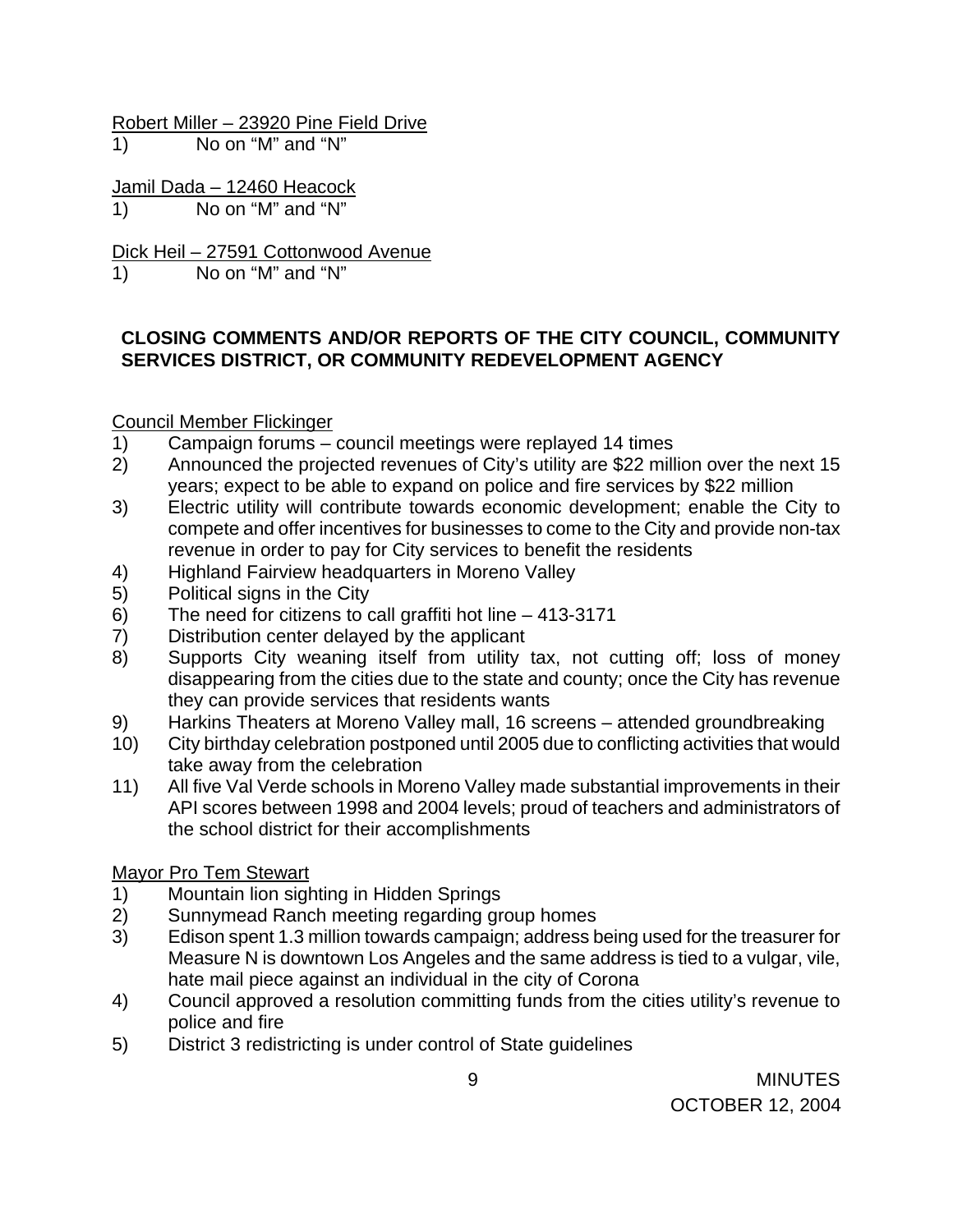- 6) General funds used for Park & Recreation program such as the senior van and the senior programs
- 7) City council working at eliminating blight and problems with neighborhoods
- 8) Interview by Press editorial board of candidates
- 9) Vote no if confused on Measures
- 10) New businesses and restaurants are coming; Lowe's, Costco, 16 Screen movie theater, Walgreens Distribution Center, Outback, BJ Breweries, Starbucks, Mimi's restaurant
- 11) Need more public safety, paramedic program; more fire stations and more police
- 12) No on "M" and "N"

Council Member White

- 1) City council working diligently on improving quality of life; looking out for the best interest of the city
- 2) Be truthful with facts on Measure "M"
- 3) City council spending lots of hours and for very little money
- 4) Some people trying to destroy the City of Moreno Valley
- 5) City's electric utility has exemptions for low income families and seniors
- 6) Southern California Edison has spent 1.3 million on campaign in favor of Measure " N"
- 7) No on "M" and "N" keep city solvent and safe

Mayor West

- 1) Backers are not just developers, Riverside County Sheriff's department, firefighters
- 2) Campaign funds legal
- 3) Stated he will never violate the law because of campaign contributions all contributions must be documented; strict guidelines; public may view documents
- 4) Must get his message out to the voters; campaign can be costly
- 5) Has made contributions to many non-profit organizations with campaign funds

# **CLOSED SESSION**

# **REPORT OF ACTION FROM CLOSED SESSION BY CITY ATTORNEY, IF ANY - NONE**

Meeting reconvened from Closed Session at 9:26 p.m.

Assistant City Attorney Robert Hansen advised the Council to adopt a resolution of necessity authorizing eminent domain proceedings with the property owner located between Day Street and the 60 freeway. He further stated that staff had negotiated an agreement with the property owner regarding the right-of- way issues. This item came to the attention of the Council after the agenda was posted and there is a need for the Council to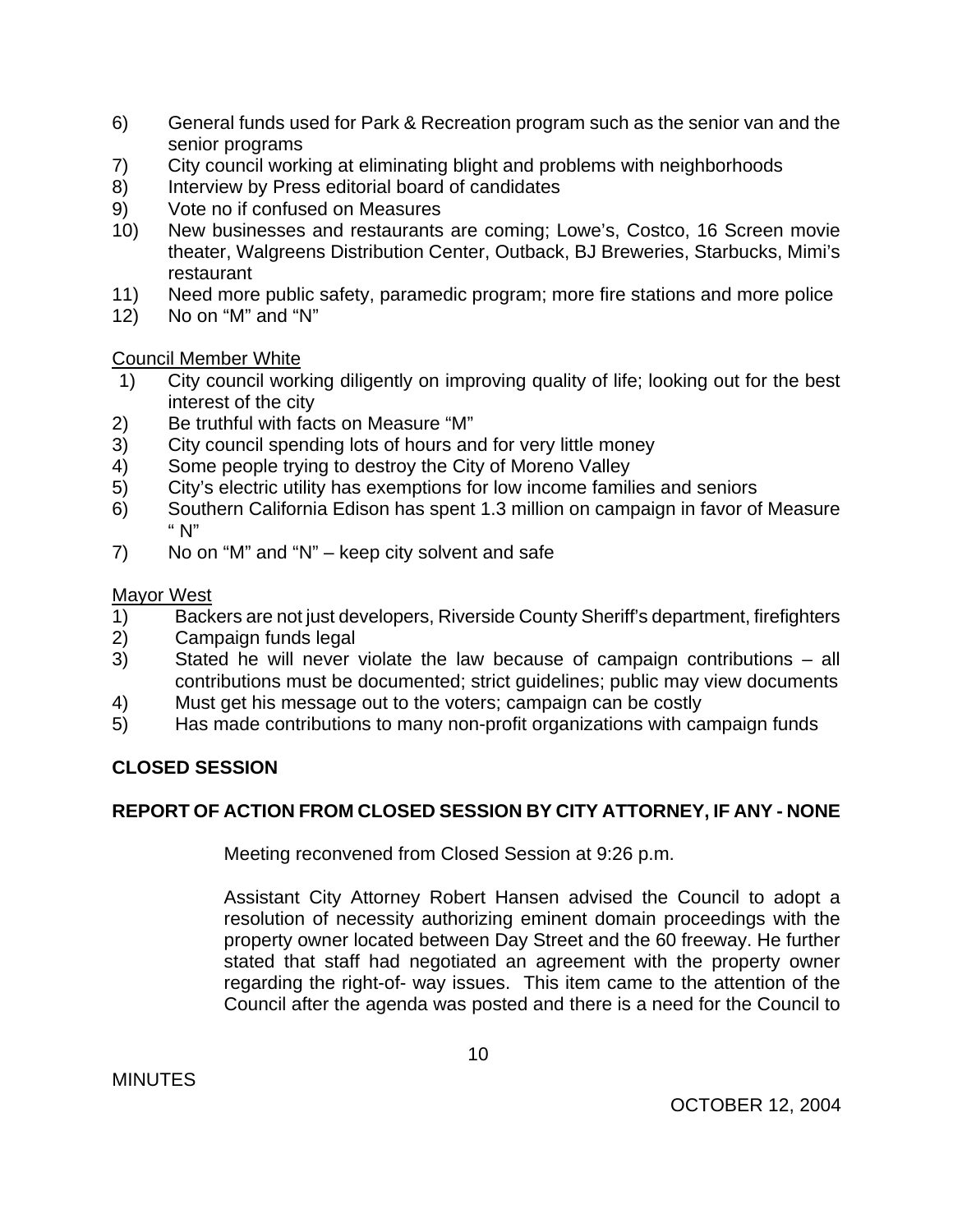take immediate action in order to take possession of the property and commence construction.

Mayor Pro Tem Stewart made a motion, seconded by Council Member Flickinger to add item G5 to the agenda with the finding that the matter and the need for immediate action due to taking possession of the property arose after the agenda was posted. Motion carried 4-0-1 (Council Member Batey absent). Roll call vote.

G5 APPROVAL OF AGREEMENT FOR CONVEYANCE OF EASEMENT FROM MW INVESTMENT COMPANY TO CITY OF MORENO VALLEY FOR REAL PROPERTY INTERESTS AT SOUTHEAST CORNER OF DAY STREET AND IRONWOOD AVENUE, BEARING ASSESSOR PARCEL NO. 291-100- 052 – PROJECT NO. 04-41678724.

Mayor West opened the agenda item for public comments; there being none, public comments were closed

Mayor Pro Tem Stewart made a motion, seconded by Council Member White to accept the Agreement for Conveyance of Easement from MW Investment Company to City of Moreno Valley for Real Property Interests at Southeast Corner of Day Street and Ironwood Avenue, bearing Assessor Parcel No. 291-100-052 and to authorize the Mayor to execute the Agreement for Conveyance of Easement from MW Investment Company to City of Moreno Valley for real property interests at southeast corner of Day Street and Ironwood Avenue, bearing Assessor Parcel No. 291-100-052, subject to the prior execution of the agreement by the real property owner. Motion Carried 4-0-1 (Council Member Batey absent). Roll call vote

E2. AMENDED REPORT RECOMMENDING ADOPTION OF THE RESOLUTION OF NECESSITY AUTHORIZING EMINENT DOMAIN PROCEEDINGS FOR THE RIGHT-OF-WAY ACQUISITION OF PROPERTY LOCATED ON THE EAST SIDE OF DAY STREET BETWEEN STATE ROUTE 60 AND IRONWOOD AVENUE – PROJECT NO. 05-41678724 (Continued from October 5, 2004)

> President West opened the public testimony portion of the public hearing. Public testimony was received from Pete Bleckert.

Council Member White made a motion, seconded by Council Member Flickinger to: 1) accept the appraisal of the subject property as the probable amount of just compensation for the easement interests sought to be acquired, recognize and affirm the reduced size of the permanent easement

**MINUTES**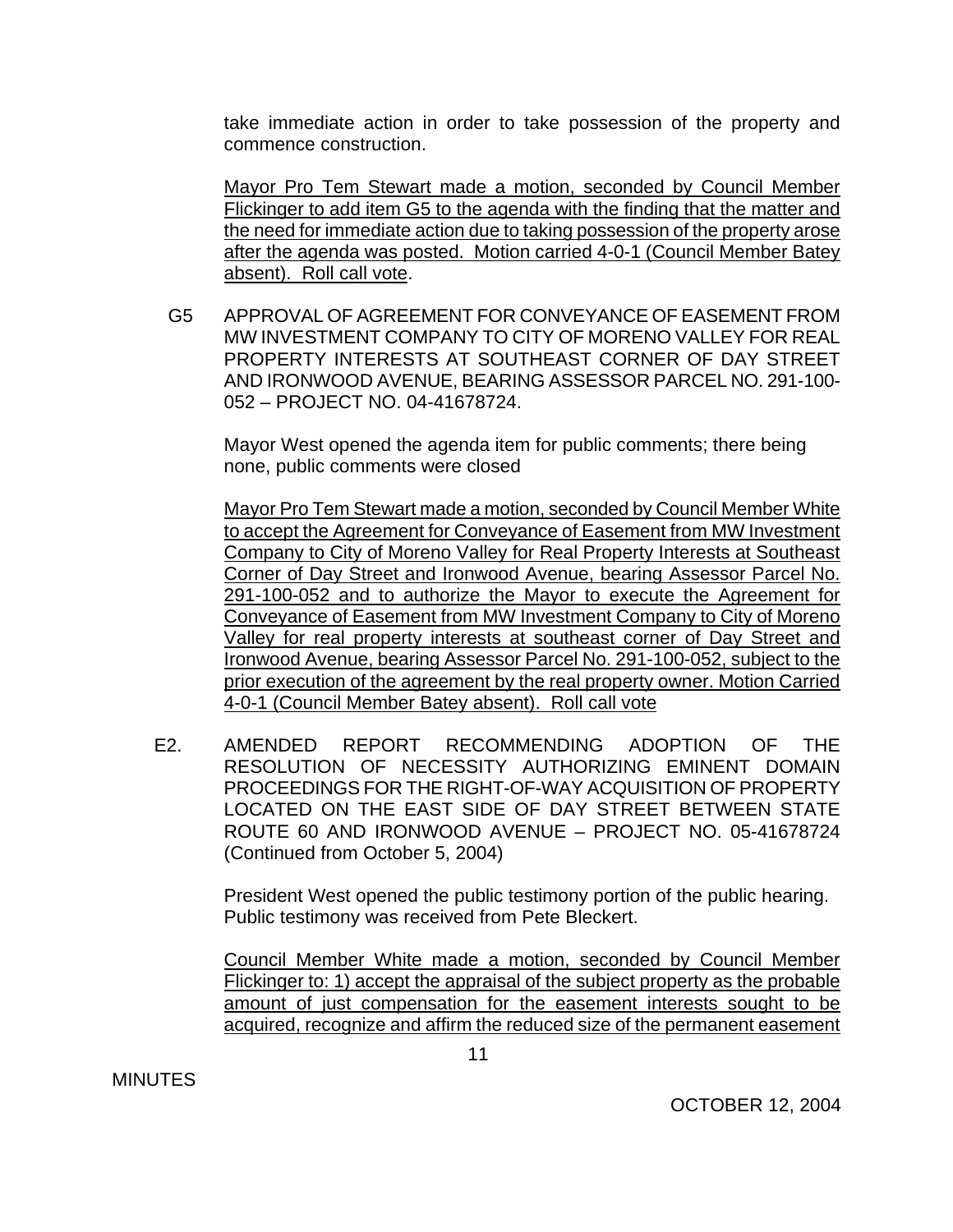sought, and ratify the offer made by staff as required by Government Code Section 7267.2; and 2) conduct a hearing, allowing the property owner, who has requested the right to appear, to provide additional evidence to the City Council; 3) approve and adopt the Planning Division's findings that the project is exempt from CEQA as it is classified as a Class 1 Categorical Exemption (under section 15301C), and, therefore, environmental documents are not required; 4) find and determine that each of the statements, findings, and facts in the form of the modified Resolution of Necessity are true and correct; 5) find that the proposed Modified Factual Summary to Justify Findings as modified, and attached to the Staff's Amended Agenda Report, is true and correct; 6) adopt the Resolution of Necessity No. 2004-73 as modified, authorizing eminent domain proceedings; and 7) direct the City Attorney/counsel for the City to file appropriate action in eminent domain, and including application for orders authorizing deposit of funds and seeking prejudgment possession. Motion Carried 4-0-1 (Council Member Batey absent). Roll call vote.

Resolution No. 2004-73

A Resolution of the City Council of the City of Moreno Valley, California, Finding and Determining that the Public Interest and Necessity Require the Acquisition of Property for Public Street and Highway Purposes Including Related Improvements and Facilities; that the Acquisition and Taking of the Easements in the Herein-Described Property is Necessary for the Project; that the Project is Planned in a Manner that is Most Compatible with the Greatest Public Good and the Least Private Injury; that the Offer Required by Government Code Section 7267.2 Has Been Made, and Even if Not Made, or Completed, that the Project is an Emergency Project, Which Would Excuse Making of a Prior Offer Required by Government Code Section 7267.2; Authorizing Proceedings to Be Commenced in Eminent Domain; and Authorizing the Deposit of Necessary Funds and the Payment of Necessary Expenses and Fees for Acquisition of Said Property; and Authorizing Counsel to Obtain an Order for Prejudgment Possession of the Subject Property

## **ADJOURNMENT**

There being no further business to conduct, Mayor Pro Tem Stewart made a motion, seconded by Council Member White to adjourn the meeting at 9:40 p.m. by unanimous informal consent.

Council Member Flickinger announced MVTV3 will be preparing a special news report to be shown on Channel 3 showing the three new specialized vehicles the City has received.

**MINUTES**